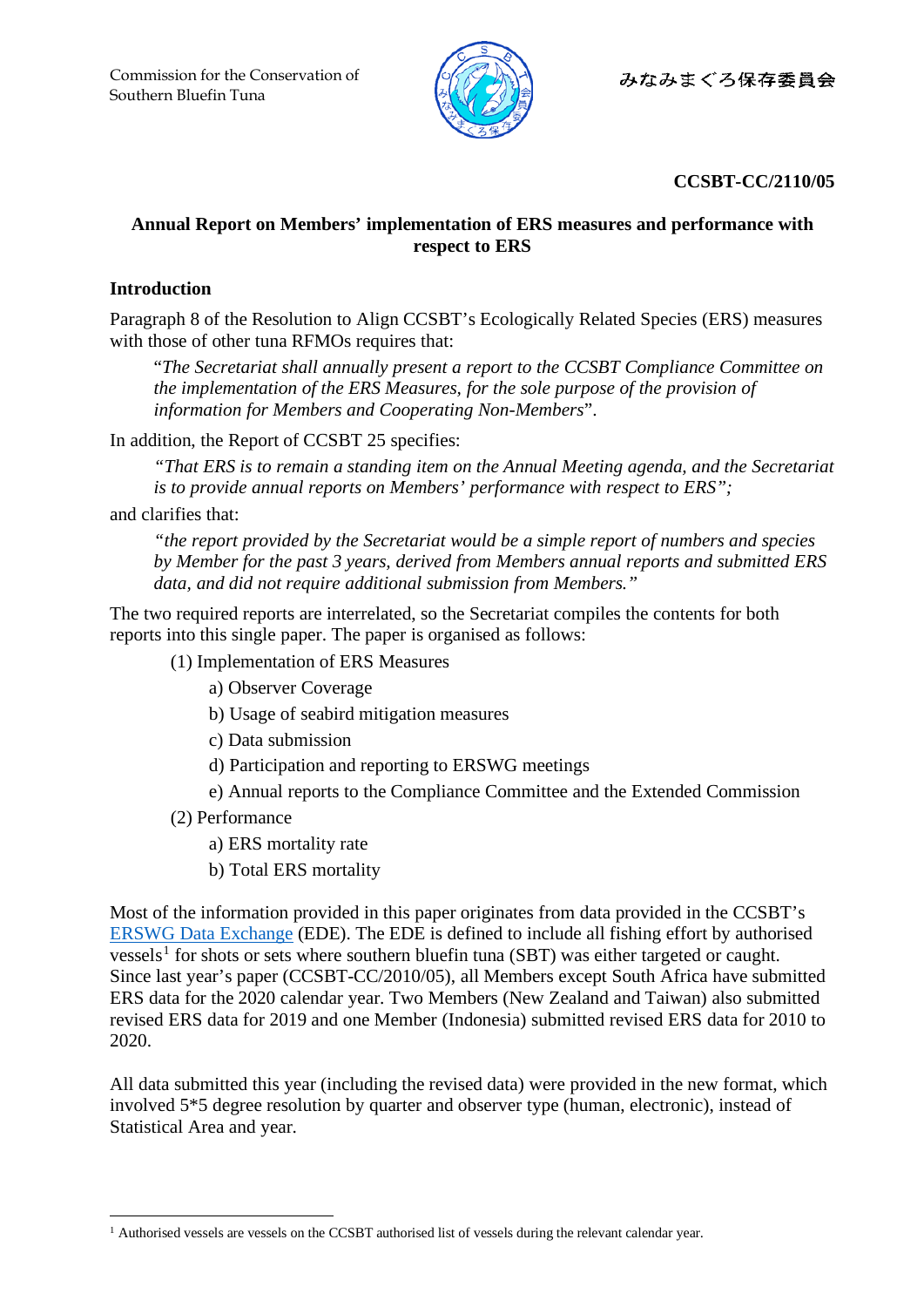Due to the COVID-19 pandemic, Korea placed no observers on its longline vessels targeting SBT in 2020 and submitted capture data recorded by its fishing vessels. Only blue shark was recorded, but since the ERSWG Data Exchange specifies that observed captures be provided, these data were not used.

### **(1) Implementation of ERS Measures**

#### *a) Observer Coverage*

The CCSBT Scientific Observer Program Standards specifies that the CCSBT Scientific Observer Program will cover the fishing activity of CCSBT Members and Cooperating Non-Members wherever southern bluefin tuna are targeted or are a significant bycatch. The Standards also specify that the Program will have a target observer coverage of 10% for catch and effort monitoring for each fishery and that the observer coverage should therefore be representative of different vessel-types in distinct areas and times

The scientific observer coverage (observed hooks / total hooks expressed as a percent) by Member, gear, fleet and CCSBT Statistical Area for each of the last three calendar years is shown at **Attachment 1**. Only one Member (Taiwan) reported achieving or exceeding the overall target scientific observer coverage of 10% for all its SBT fleets last year (2020). Australia also exceeded a 10% observer coverage for its purse seine fleet in 2020, but not its longline fleet.

Indonesia has never reached the target and had an observer coverage of close to 0% in 2020. Furthermore, Indonesia's data is for its entire longline fleet, not just shots that targeted or caught SBT. Therefore, Indonesia's data is not directly comparable with data from the other Members. There are no figures for the European Union (EU) in **Attachment 1**. This is because the EU reported that it had no vessels targeting or capturing SBT during the three years in question. There are no figures for South Africa in 2019 or 2020 because South Africa has yet to provide its EDE data for these years<sup>[2](#page-1-0)</sup>.

The overall observer coverage for other Members in 2020 was 0% for Korea, 7% for Japan, 8% for Australia's longline fleet (noting that this was based on e-monitoring, not scientific observers) and 9% for New Zealand.

In summary, the overall observer coverage by Members in 2020 has declined from that in previous years and in most cases, it is now not meeting the 10% target coverage agreed by the CCSBT.

The CCSBT's Effectiveness of Seabird Mitigation Measures Technical Group (SMMTG) recommended that spatial-temporal representativeness is an important metric of observer program data and agreed on the method for calculating a measure of "representativeness". A column showing the representativeness of the observer coverage for each Member, fleet and year is included in **Attachment 1**. A representativeness of 100% means that the target of 10% observer coverage was achieved for all Statistical Areas that were fished, while a representativeness of 50% means that the target observer coverage was only achieved for half of the areas that were fished.

<span id="page-1-0"></span><sup>&</sup>lt;sup>2</sup> However, South Africa's 2021 annual report to the Compliance Committee and Extended Commission indicates that South Africa had above 10% total observer coverage for its domestic longline fleet in 2019 and 2020 and in its charter fleet in 2019.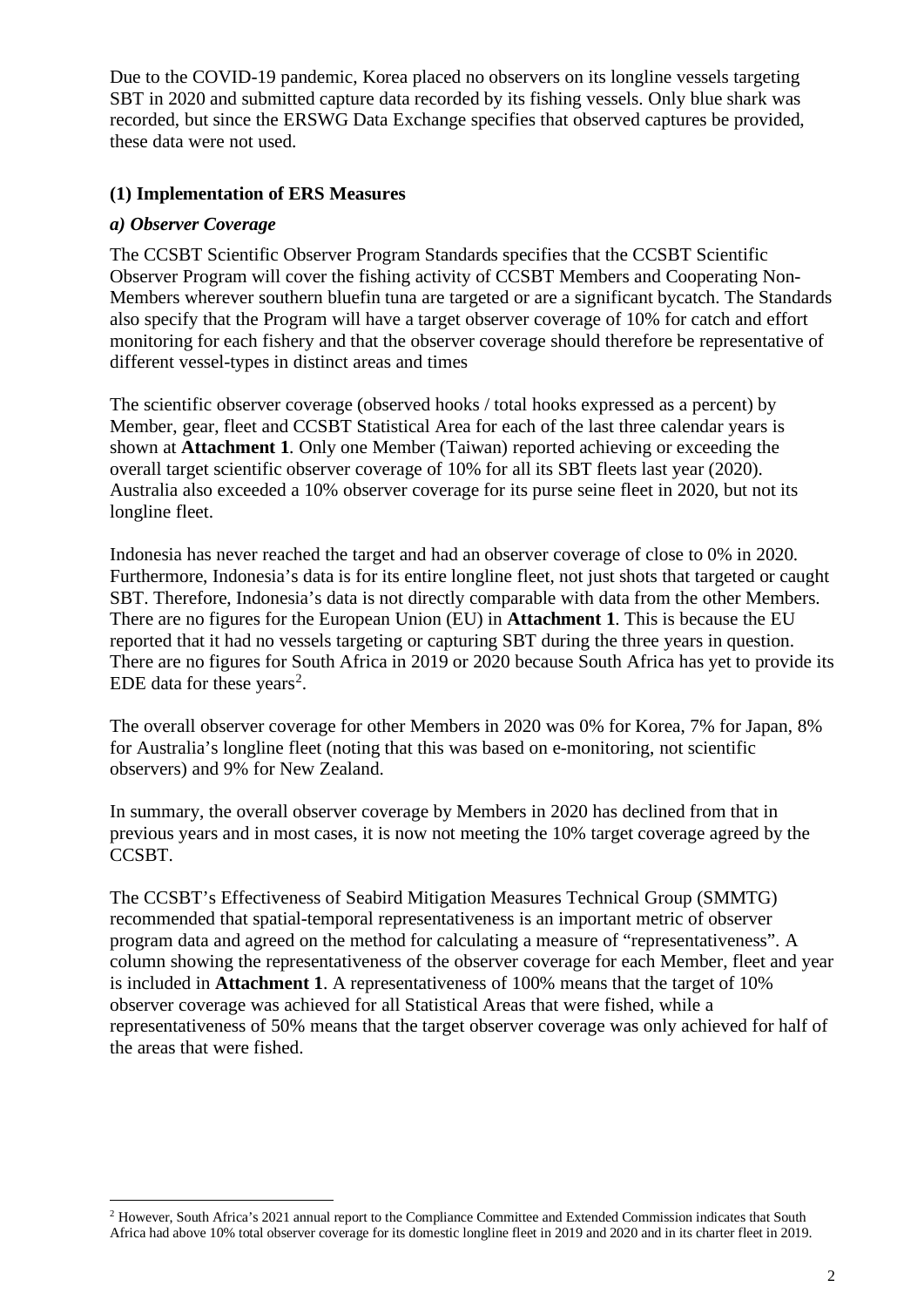Attachment 1 contains 23 representativeness figures (one figure for each of the 9 fleets for each of the [3](#page-2-0) years<sup>3</sup>). Of these, there were only 7 fleet/year combinations with full  $(100\%)$ representativeness of observer coverage. In addition, there were 13 fleet/year combinations with a representativeness of 50% or less. These figures include strata with low effort (<25,000 hooks for longline and <5 sets for purse seine). If these low effort strata are excluded from the calculations, the representativeness figures improve to 12 fleet/year combinations with full (100%) representativeness and 9 fleet/year combinations with a representativeness of 50% or less.

## *b) Usage of seabird mitigation measures*

This section contains no information for Indonesia because Indonesia has not provided information on its usage of mitigation measures with its EDE data. No information is shown for South Africa in 2019 and 2020 because South Africa has not submitted any EDE data for these two years. Also, no information for 2020 is shown for Korea because Korea did not deploy any observers in 2020.

Table 1 of **Attachment 2** shows, the proportion of observed effort in Members' long line fleets that used specific mitigation measures for fishing from 2018-2020 in Statistical Areas 3-10. These are the Statistical Areas that require 2 out of 3 mitigation measures to be used in the ICCAT, IOTC and WCPFC Convention Areas<sup>[4](#page-2-1)</sup>. With the exception of Japan, New Zealand and Taiwan, all observed vessels that fished for or caught SBT in these Areas used at least the 2 required mitigation measures. During 2018 and 2019, over two thirds of observed Japanese effort only used a single mitigation measure. There was an improvement in 2020, but despite the improvement, 50.3% of observed Japanese effort still used only a single mitigation measure. The use of a single mitigation measures for observed New Zealand effort decreased from 4.2% in 2018 to 1% in 2019 and 0% in 2020. Similarly, for Taiwan, the use of a single mitigation measure for its observed effort decreased from 8.6% in 2019 to 0% in 2020.

Table 2 of **Attachment 2** shows the same information as Table 1, except this is restricted to fishing in Statistical Areas 2 and 14. These Statistical Areas are in the Indian Ocean with latitudes ranging from 20°-35°S. Two out of three mitigation measures are required to be used below 25°S in the Indian Ocean. South Africa and Taiwan were the only Members to have vessels observed in this Area. All South Africa's observed vessels used 3 mitigation measures in 2018. Between 0.7% and 6.3% of Taiwan's observed effort did not use 2 or more mitigation measures each year (and this effort was in Areas that required at least 2 mitigation measures).

Table 3 of **Attachment 2** shows the same information as Tables 1 and 2, except this is restricted to fishing in Statistical Areas 15. This Statistical Area is in the Atlantic Ocean with latitudes ranging from 20°-35°S. In this Area, tori lines are required from 20°-25°S and 2 out of 3 mitigation measures are required for the remainder of this Area. South Africa and Taiwan were the only Members to have vessels observed in this Area and all observed effort used either 2 or 3 mitigation measures (which included tori lines).

### *c) Data submission*

The main ERS data that Members are required to provide to the CCSBT are the data specified in the annual [ERSWG Data Exchange](https://www.ccsbt.org/sites/ccsbt.org/files/userfiles/file/docs_english/general/ERSWG%20Data%20Exchange.pdf) (EDE), which must be provided by 31 July each year. Table 1 shows Members' compliance with the EDE for the last four years.

<sup>&</sup>lt;sup>3</sup> Minus the two South African fleets for 2019 and 2020, for which data has yet to be provided.

<span id="page-2-1"></span><span id="page-2-0"></span><sup>&</sup>lt;sup>4</sup> Note that the requirements of ICCAT, IOTC and WCPFC to use 2 out of 3 mitigation measures did not become mandatory on CCSBT authorised vessels from a CCSBT perspective until after CCSBT 25 in October 2018.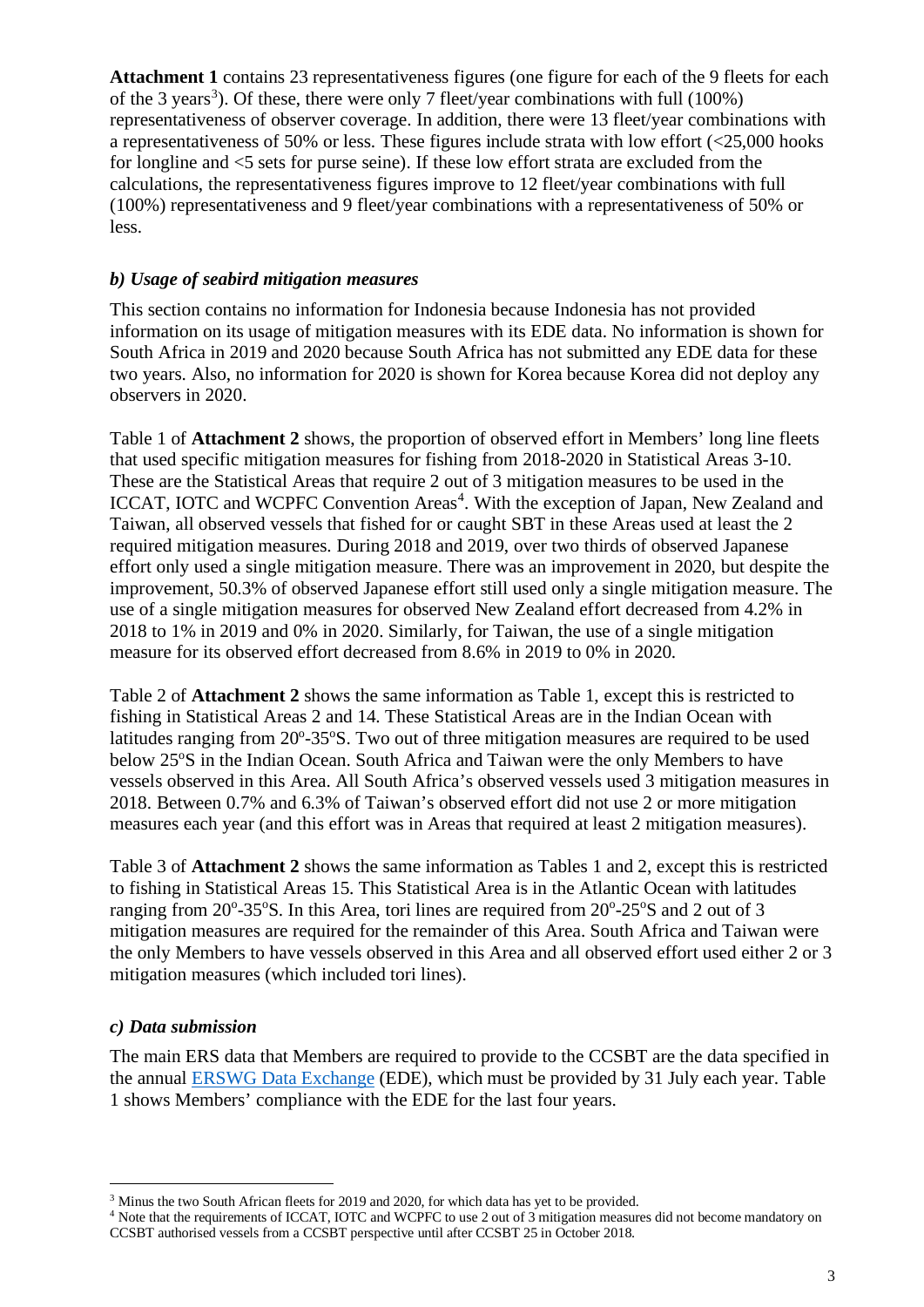**Table 1**: Members' compliance with the EDE for the last four years. "P" indicates partial compliance and "X" indicates non-compliance or no provision of the information. The last line of the table is not a mandatory requirement.

<span id="page-3-0"></span>

|                                               | AU       | EU               | ID             | JP | <b>KR</b>       | NZ | TW | ZA             |
|-----------------------------------------------|----------|------------------|----------------|----|-----------------|----|----|----------------|
| Data provided as required by the EDE in 2017? |          | n/a <sup>5</sup> | X              | √  |                 |    |    |                |
| Data provided as required by the EDE in 2018? |          | n/a <sup>5</sup> | P <sup>6</sup> |    |                 |    |    |                |
| Data provided as required by the EDE in 2019? |          | n/a <sup>5</sup> | P <sup>7</sup> |    |                 |    |    |                |
| Data provided as required by the EDE in 2020? |          | $n/a^5$          | $\mathbf{p}^7$ |    |                 |    |    | $\mathrm{X}^8$ |
| Data provided as required by the EDE in 2021? |          | $n/a^5$          | $\mathbf{p}^7$ | ✔  | $\mathcal{V}^9$ |    |    | $X^{10}$       |
| Data for 2021 provided at species level where | $D^{12}$ | n/a <sup>5</sup> |                |    | X               |    |    |                |
| this is not a minimum requirement of the      |          |                  |                |    |                 |    |    |                |
| $EDE^{11}$ ?                                  |          |                  |                |    |                 |    |    |                |

South Africa has not yet provided the required EDE data in 2020 and 2021. Most other Members have complied with the EDE requirements, and some have gone beyond the minimum requirements and have provided ERS data at a species level of resolution in cases where this was not a minimum requirement of the EDE.

Members are also required to submit data similar to the above in national reports to meetings of the ERSWG and to annual meetings of the Compliance Committee and the Extended Commission. However, these data are essentially the same as the EDE requirements or a subset of this information, so are not examined separately in this paper.

### *d) Participation and reporting to ERSWG meetings*

The ERSWG met in 2017 and 2019. Members are encouraged to attend meetings and are required to provide annual reports to these meetings. Table 2 provides information on participation and reporting to these meetings by Members (which is unchanged from last year's version of this paper).

**Table 2**: Participation and reporting to recent ERSWG meetings by Members. "P" indicates partial compliance with the annual report template, and "X" indicates either no participation at the meeting or no annual report submitted.

|                                    | AU | EU       | ID                | JP | <b>KR</b> | NZ | TW | ΖA |
|------------------------------------|----|----------|-------------------|----|-----------|----|----|----|
| 2017 ERSWG meeting                 |    |          |                   |    |           |    |    |    |
| Participated at meeting            |    |          |                   |    |           |    |    |    |
| Submitted annual report to meeting |    |          |                   |    |           |    |    |    |
| Completeness of annual report      |    | n/a      | p                 | D  | D         | P  | P  | P  |
| 2019 ERSWG meeting                 |    |          |                   |    |           |    |    |    |
| Participated at meeting            |    | $X^{13}$ | $\mathrm{X}^{13}$ |    |           |    |    | X  |
| Submitted annual report to meeting |    |          |                   |    |           |    |    |    |
| Completeness of annual report      |    | n/a      | P                 | D  | D         |    | D  | D  |

<span id="page-3-1"></span>The partial compliance of most Members with respect to the annual report is mostly due to the ERSWG annual report template not being fully completed, such as not providing any information on collection of data or incidental catches from non-observed sources (e.g. from log books), or not providing certain information on compliance monitoring or the level of compliance.

<sup>7</sup> Indonesia was not able to provide the proportions of observed effort with specific mitigation measures. Furthermore,

<span id="page-3-2"></span><sup>5</sup> The European Union has reported no targeting or catch of SBT in the last three years, so there is no relevant data for it to submit to the EDE.

<span id="page-3-3"></span><sup>6</sup> Indonesia was not able to provide the proportions of observed effort with specific mitigation measures.

<span id="page-3-4"></span>Indonesia's total and observed effort were calculated from its entire longline fishery operating in the Indian Ocean instead of just for shots that targeted or caught SBT.

<span id="page-3-5"></span><sup>8</sup> South Africa has not yet provided any data for the 2020 EDE.

<span id="page-3-6"></span><sup>9</sup> However, Korea did not submit any observer data because it had zero observer coverage in 2021.

<span id="page-3-7"></span><sup>10</sup> South Africa has not yet provided any data for the 2021 EDE.

<span id="page-3-8"></span> $11$  The EDE specifies the minimum taxonomic level at which information should be reported. The EDE also states that information should be provided to species level where this is practical.

<span id="page-3-9"></span><sup>&</sup>lt;sup>12</sup> Australia's data contains a mixture of species and group level reporting.

<span id="page-3-10"></span><sup>&</sup>lt;sup>13</sup> Both the EU and Indonesia advised that they would not be able to attend the ERSWG meeting on the proposed dates but agreed for the meeting to proceed in their absence so that an ERSWG meeting could be held during 2019.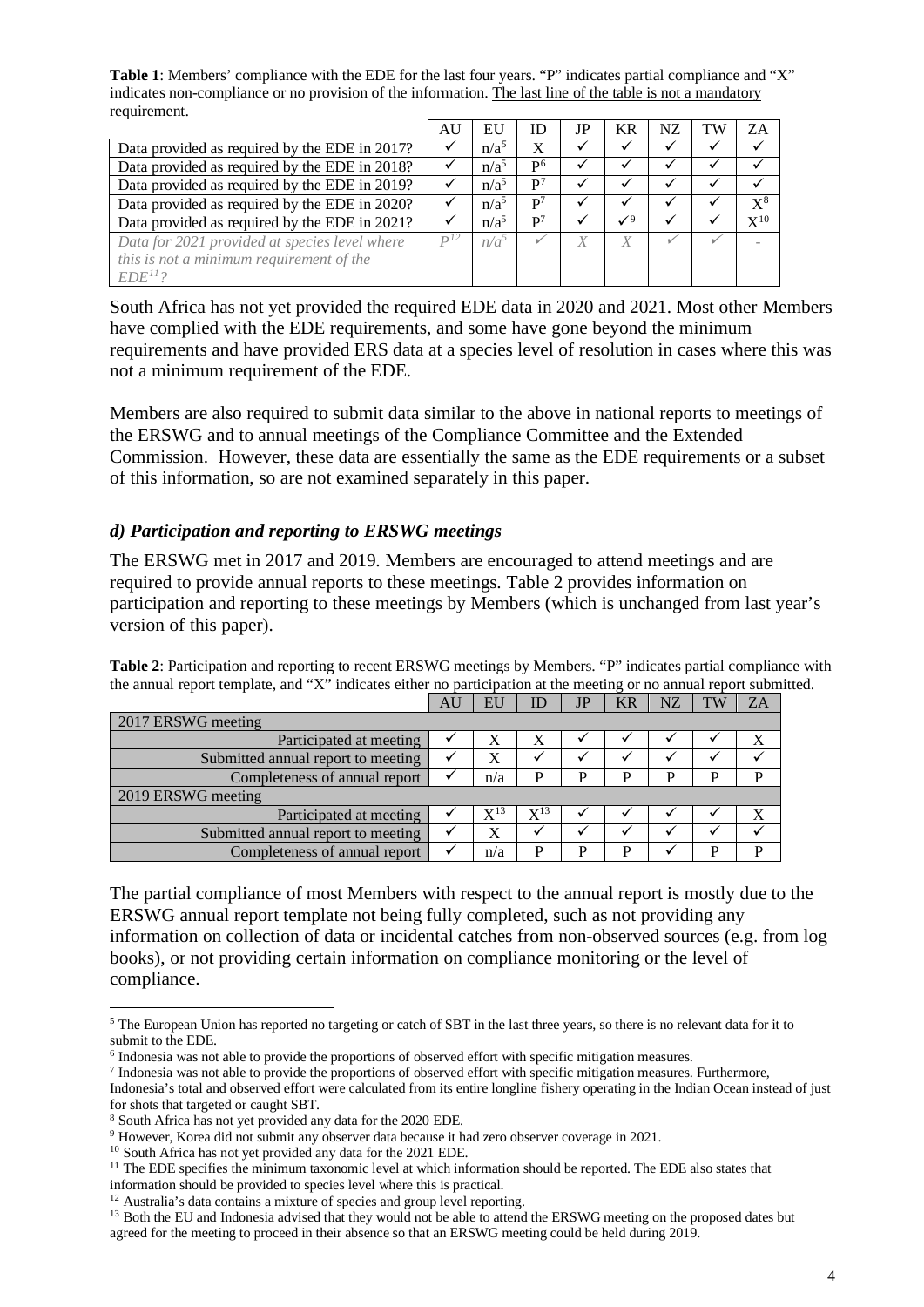#### *e) Annual reports to the Compliance Committee and the Extended Commission*

Members' annual reports to the Compliance Committee and the Extended Commission (Annual CC/EC Report) are required to include information on: Whether the IPOA-seabirds<sup>[14](#page-4-0)</sup>, IPOA-sharks<sup>[15](#page-4-1)</sup> and the FAO Guidelines to reduce sea turtle mortality have been implemented; Whether all current binding and recommendatory measures of ICCAT, IOTC and WCPFC aimed at the protection of ERS from fishing are being complied with; Whether data is being collected and reported on ecologically related species in accordance with the requirements of ICCAT, IOTC and WCPFC; and a Description of the methods used to monitor compliance with bycatch mitigation measures, including the level of coverage and the type of information collected<sup>16</sup>.

A summary of the above information reported by Members is provided in Table 3 and **Attachment 3**. The table and Attachment were compiled from the 2020 Annual CC/EC Report because the reports for the 2021 meeting were not available at the time of preparing this paper. The information provided by some Members in the 2020 Annual CC/EC Report was ambiguous, and this has been reflected in the footnotes to items in Table 3.

**Table 3**: Summary of required information reported by Members in their 2020 Annual CC/EC Reports. "P" indicates partial compliance with the measure and/or report template, "X" indicates non-compliance with the measure and/or report template and "?" indicates that insufficient information was provided to determine compliance.

|                                                      | AU       | EU | ID       | JP | KR | NZ  | <b>TW</b> | <b>ZA</b>       |
|------------------------------------------------------|----------|----|----------|----|----|-----|-----------|-----------------|
| <b>Implemented IPOA-Seabirds</b>                     |          |    | 217      |    |    |     |           |                 |
| <b>Implemented IPOA-Sharks</b>                       |          |    |          | ✓  |    |     |           |                 |
| <b>Implemented FAO-Sea Turtles</b>                   |          |    |          |    |    |     |           |                 |
| <b>Complied with ICCAT ERS Measures</b>              | n/a      |    | n/a      | ✔  |    | n/a | ✓         | $P^{18}$        |
| <b>Complied with IOTC ERS Measures</b>               |          |    |          |    |    | n/a |           | $P^{18}$        |
| Complied with WCPFC ERS Measures                     |          |    |          |    |    |     |           | n/a             |
| ERS Data collected and reported as required by ICCAT | n/a      |    | n/a      |    |    | n/a |           | $P^{18}$        |
| ERS Data collected and reported as required by IOTC  | $P^{19}$ |    | $X^{20}$ |    |    | n/a |           | P <sup>18</sup> |
| ERS Data collected and reported as required by       |          |    | $X^{21}$ | ✓  |    |     |           | n/a             |
| <b>WCPFC</b>                                         |          |    |          |    |    |     |           |                 |

**Attachment 3** shows the information provided by Members on methods used to monitor compliance with bycatch mitigation measures, including the level of coverage and the type of information collected. Most Members have reported the required information with the exception that the level of coverage by the different methods has generally not been well specified by Members.

<span id="page-4-0"></span><sup>&</sup>lt;sup>14</sup> International Plan of Action for Reducing Incidental Catches of Seabirds in Longline Fisheries.

<span id="page-4-1"></span><sup>&</sup>lt;sup>15</sup> International Plan of Action for the Conservation and Management of Sharks.

<span id="page-4-2"></span><sup>&</sup>lt;sup>16</sup> Other ERS information is also required in the Annual CC/EC Report, but this information is also provided elsewhere and is not shown here as it is covered in other parts of this paper.

<sup>&</sup>lt;sup>17</sup> It was only noted that "During 2019, there was no interaction between longliner and seabird in observed longline fisheries".

<span id="page-4-4"></span><span id="page-4-3"></span><sup>&</sup>lt;sup>18</sup> It was difficult to determine whether all current binding and recommendatory ERS measures of the relevant RFMOs are being complied with from the response given in the Annual CC/EC Report.

<span id="page-4-5"></span><sup>&</sup>lt;sup>19</sup> Australia noted that for a variety of practical reasons, it is not able to provide size frequency data for sharks.

<span id="page-4-6"></span><sup>&</sup>lt;sup>20</sup> Indonesia stated that it has not yet complied with Resolution IOTC  $2011/04$  and that progress being made is to enhance personal capacity of observer and increase coverage level of observer program, as well as strengthening collaboration with Indonesia Tuna Association.

<span id="page-4-7"></span> $21$  The response given in the Annual CC/EC Report was "None" and therefore there was no indication as whether the required measures were being complied with or whether the required data was provided.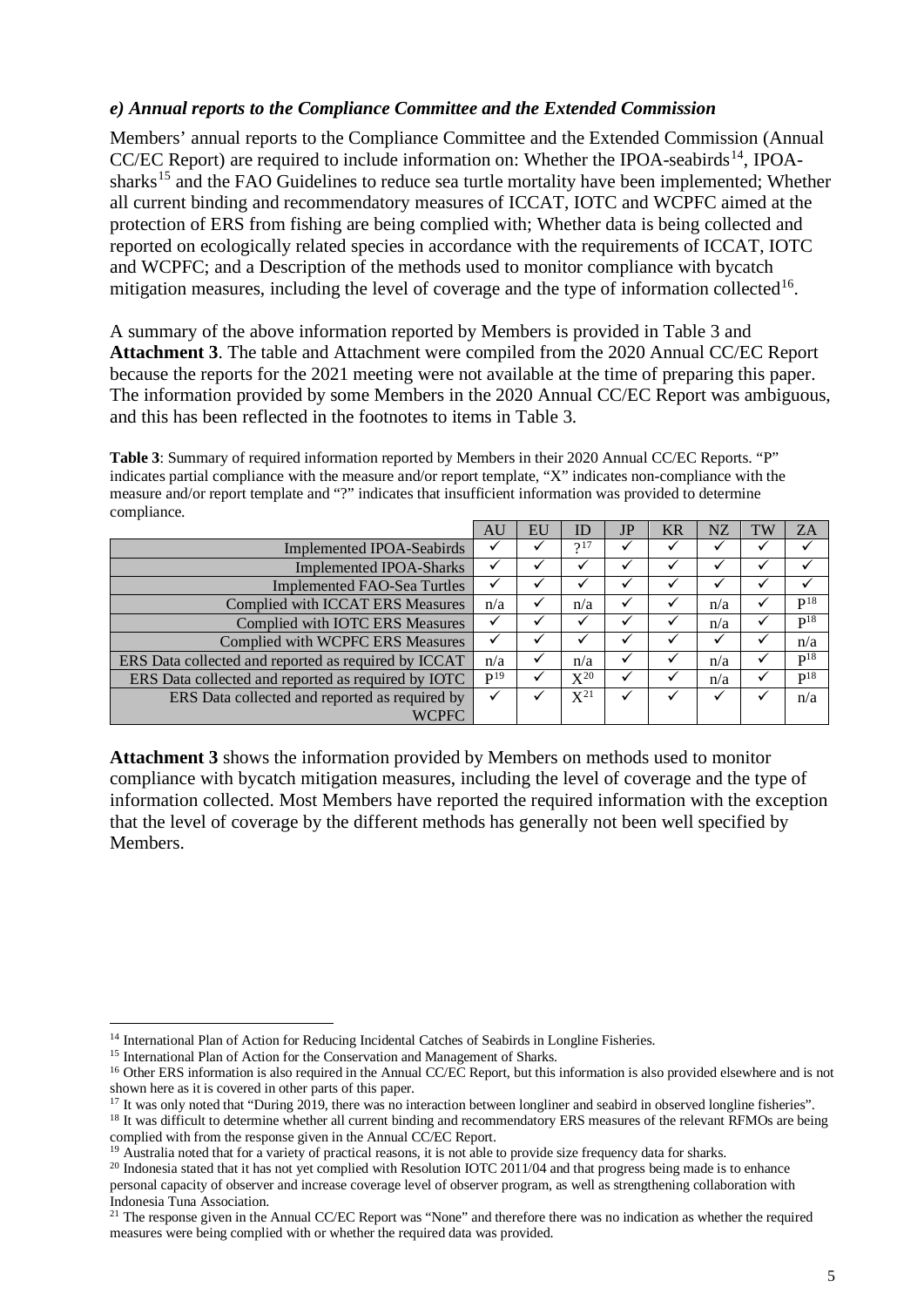# **(2) Performance**

The mortality rates and raised total mortality estimates of ERS for each of the species groups defined in the EDE for each Member are provided in **Attachment 4**. It should be noted that some of the shark mortalities are retained as commercial catch and are not all unwanted mortalities.

ERSWG 13 confirmed its previously agreed advice for all shark species caught in SBT fisheries, that there were currently no specific concerns about shark bycatch that warranted additional mitigation requirements. In addition, ERSWG 13 did not seek to amend its previous advice that the level of interaction between seabirds and SBT fisheries is still a significant level of concern. Consequently, the remainder of this section focuses on seabirds, which is the main incidental catch of concern from SBT fisheries.

This section excludes seabird mortality figures for Indonesia because these figures are not meaningful due to Indonesia's low observer coverage (1% or less) and because Indonesia's observer data were not restricted to the SBT fishery. In addition, no information is provided for the EU because the EU reported that it did not target or catch SBT during the years presented.

### *a) ERS mortality rate*

Table 4 provides the observed mortality rate of seabirds for each Member from 2018 to 2020.

|      |       |       |               |       | TMO OI DOMOILGO (INIID DOL 11000 IIOOIN)) TOI OMOILI!IOIIIOOI II |               |
|------|-------|-------|---------------|-------|------------------------------------------------------------------|---------------|
|      |       | JP    | KR            | NZ    | TW                                                               | ZΑ            |
| 2018 | 0.015 | 0.291 | 0.051         | 0.312 | 0.016                                                            | 0.000         |
| 2019 | 0.000 | 0.540 | 0.049         | 0.319 | 0.011                                                            | Not available |
| 2020 | 0.000 | 0.157 | Not available | 0.022 | 0.010                                                            | Not available |

**Table 4**: Observed mortality rate of seabirds (kills per 1,000 hooks) for each Member from 2018 to 2020.

<span id="page-5-1"></span><span id="page-5-0"></span>No seabird mortality rate information is available for Korea in  $2020^{22}$  $2020^{22}$  $2020^{22}$  or for South Africa in 2019 and 2020<sup>23</sup>

There is a large magnitude of difference each year between those Members with low rates of seabird kills and those with high rates of seabird kills.

Japan and New Zealand had the highest or second highest rate of seabird mortality each year from 2018 to 2020, but both had a substantial decline in their mortality rates from 2019 to 2020 with 2020 being their lowest mortality rate for the three years shown.

# *b) Total ERS mortality*

Table 5 provides the raised number of seabirds killed for each Member from 2017 to 2020.

|      | AU | TP.   | ΚR            | NZ  | TW  | ZΑ            |
|------|----|-------|---------------|-----|-----|---------------|
| 2018 |    | 5.216 | 139           | 242 | 209 |               |
| 2019 |    | 6.636 | 128           | 240 | 347 | Not available |
| 2020 |    | .402  | Not available | ⊥J  | 128 | Not available |

**Table 5**: Raised mortality of seabirds (in numbers of seabirds) for each Member from 2018 to 2020.

As with the previous table, no raised number of seabird kills is available for Korea in  $2020^{22}$  or for South Africa in 2019 and  $2020^{23}$ .

The change in the raised number of seabird mortalities each year should be interpreted with caution. The May 2019 meeting of the ERSWG advised that the data for 2017 show a lower total

<span id="page-5-2"></span><sup>22</sup> Due to no observer coverage.

<span id="page-5-3"></span><sup>&</sup>lt;sup>23</sup> Because these data have not been submitted.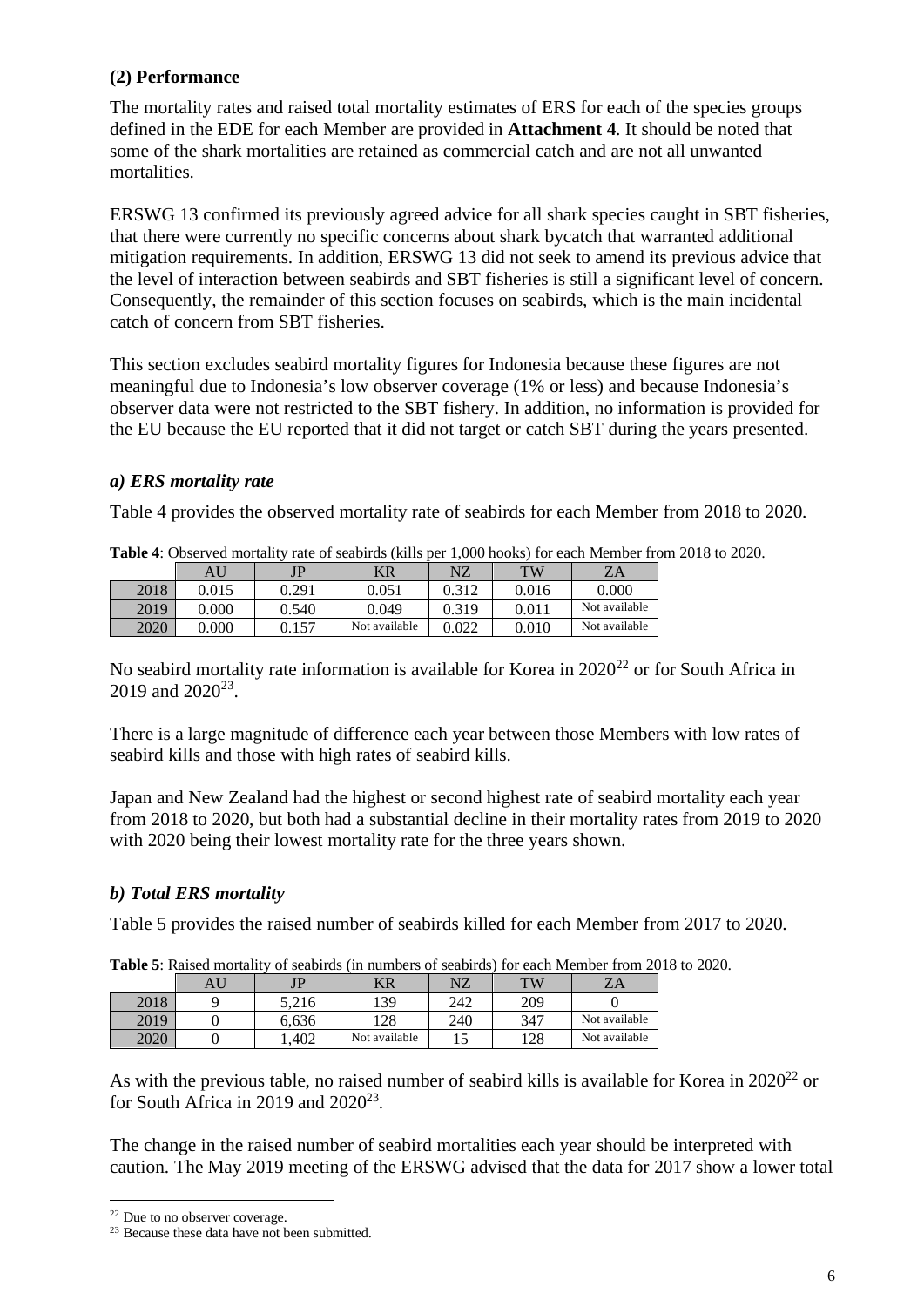number of reported seabird mortalities and the ERSWG noted that this was most likely to have resulted from inadequate and unrepresentative sampling and not from improved mitigation. Therefore, the ERSWG advised that the 2017 data should be treated with caution and that the 2018 data may require the same caution to be applied. There does however appear to be a substantial decline in seabird kills from 2019 to 2020 for Japan, New Zealand and Taiwan. In addition, there were no recorded seabird kills for Australia.

**Prepared by the Secretariat**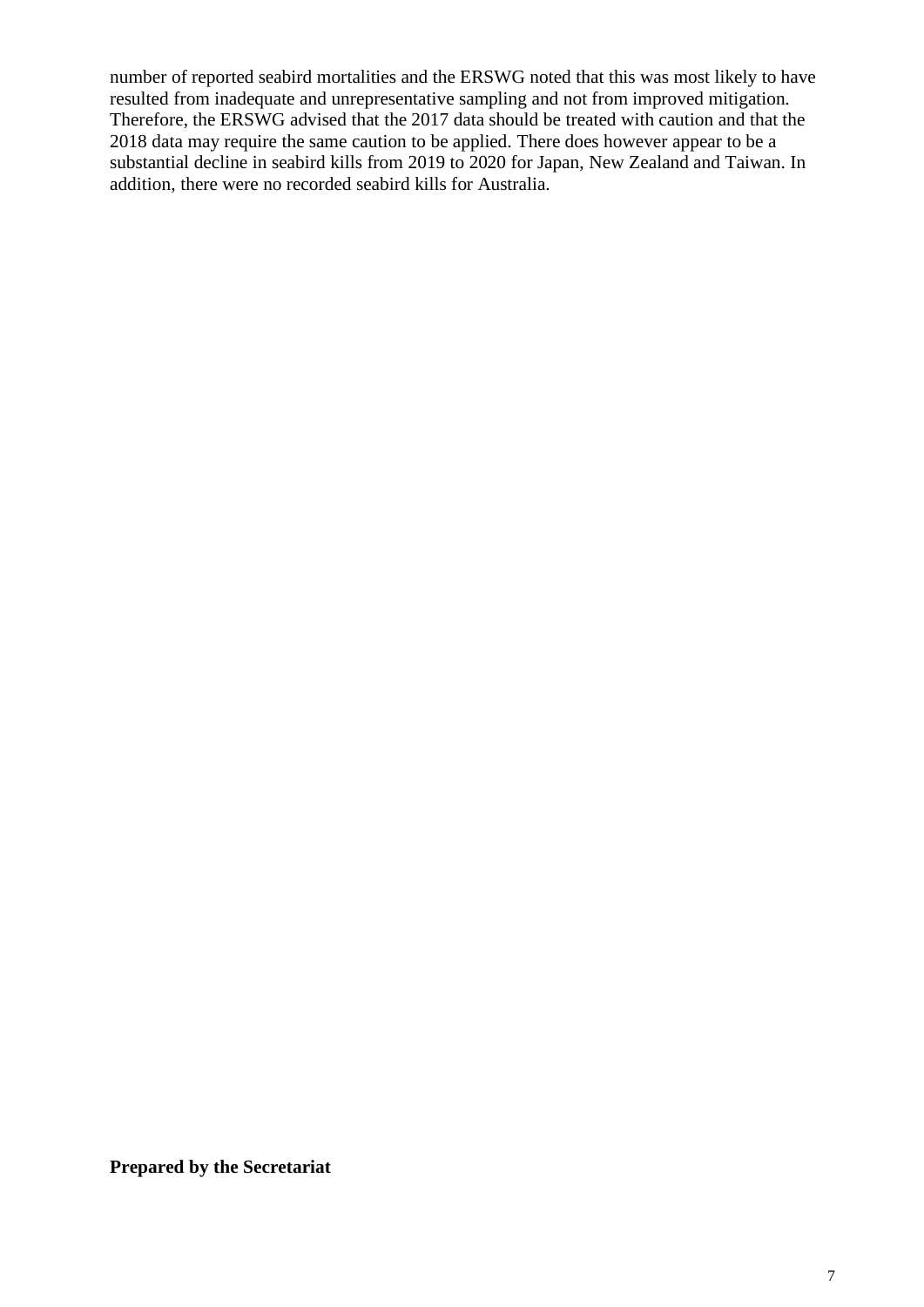Observer coverage (observed hooks / total hooks expressed as a percent) by flag, gear, fleet, year and CCSBT Statistical Area<sup>[24](#page-7-0)</sup>. Representativeness is the proportion of Statistical Areas fished that reached the target of 10% observer coverage as per the SMMTG Recommendations. Cells shaded in green have achieved at least 10% coverage (or 100% representativeness). Cells shaded in grey are strata with low effort (<25,000 hooks for longline and <5 sets for purse seine).

| <b>Statistical area</b> |     |            |      |              |                |    |     |     |     |                          |     |      |      |     |              |                    |
|-------------------------|-----|------------|------|--------------|----------------|----|-----|-----|-----|--------------------------|-----|------|------|-----|--------------|--------------------|
| Member Gear Fleet       |     |            |      |              |                |    |     |     |     |                          |     |      |      |     |              |                    |
| code                    |     | code code  | Year | $\mathbf{1}$ | $\overline{2}$ | 3  | 4   | 5   | 6   | $\overline{\phantom{a}}$ | 8   | 9    | 14   | 15  | <b>Total</b> | Representativeness |
| AU                      | LL  | AUD        | 2018 |              | 0%             |    | 12% |     |     | 35%                      |     |      |      |     | 12%          | 67%                |
|                         |     |            | 2019 |              |                |    | 12% |     |     | 0%                       |     |      |      |     | 12%          | 50%                |
|                         |     |            | 2020 |              | 0%             |    | 8%  |     |     | 7%                       |     |      |      |     | 8%           | 0%                 |
|                         | PS  | <b>AUD</b> | 2018 |              |                | 0% |     |     |     | 20%                      |     |      |      |     | 20%          | 50%                |
|                         |     |            | 2019 |              |                | 0% |     |     |     | 13%                      |     |      |      |     | 13%          | 50%                |
|                         |     |            | 2020 |              |                |    |     |     |     | 11%                      |     |      |      |     | 11%          | 100%               |
| ID                      | LL  | IDD        | 2018 | 1%           | 0%             |    |     |     |     |                          | 0%  |      |      |     | 1%           | 0%                 |
|                         |     |            | 2019 | 1%           | 1%             |    |     |     |     |                          |     |      |      |     | 1%           | 0%                 |
|                         |     |            | 2020 | 0%           | 0%             |    |     |     |     |                          |     |      |      |     | 0%           | 0%                 |
| <b>JP</b>               | LL  | <b>JPD</b> | 2018 |              |                |    | 8%  | 0%  |     | 2%                       | 14% | 6%   |      |     | 6%           | 20%                |
|                         |     |            | 2019 |              |                |    | 15% | 16% |     | 24%                      | 13% | 26%  |      |     | 22%          | 100%               |
|                         |     |            | 2020 |              |                |    | 0%  | 18% | 5%  | 5%                       | 3%  | 11%  |      |     | 7%           | 33%                |
| <b>KR</b>               | LL. | <b>KRD</b> | 2018 |              |                |    |     |     |     |                          |     | 21%  |      |     | 21%          | 100%               |
|                         |     |            | 2019 |              |                |    |     |     |     |                          |     | 22%  |      |     | 22%          | 100%               |
|                         |     |            | 2020 |              |                |    |     |     |     |                          | 0%  | 0%   |      |     | 0%           | 0%                 |
| <b>NZ</b>               | LL. | <b>NZD</b> | 2018 |              |                |    | 0%  | 14% | 17% |                          |     |      |      |     | 15%          | 67%                |
|                         |     |            | 2019 |              |                |    |     | 8%  | 10% |                          |     |      |      |     | 9%           | 50%                |
|                         |     |            | 2020 |              |                |    |     | 9%  | 10% |                          |     |      |      |     | 9%           | 50%                |
| <b>TW</b>               | LL. | <b>TWD</b> | 2018 |              | 15%            |    |     |     |     |                          | 18% | 20%  | 14%  | 28% | 15%          | 100%               |
|                         |     |            | 2019 |              | 26%            |    |     |     |     |                          | 18% | 5%   | 10%  |     | 17%          | 50%                |
|                         |     |            | 2020 |              | 22%            |    |     |     |     |                          | 10% | 10%  | 10%  |     | 13%          | 75%                |
| ZA                      | LL. | ZAC        | 2018 |              |                |    |     |     |     |                          |     | 100% | 100% |     | 100%         | 100%               |
|                         |     | ZAD        | 2018 |              |                |    |     |     |     |                          |     | 11%  | 16%  | 16% | 15%          | 100%               |

<span id="page-7-0"></span><sup>&</sup>lt;sup>24</sup> The coverage for Australia's longline fleet is based on e-monitoring, not human scientific observers.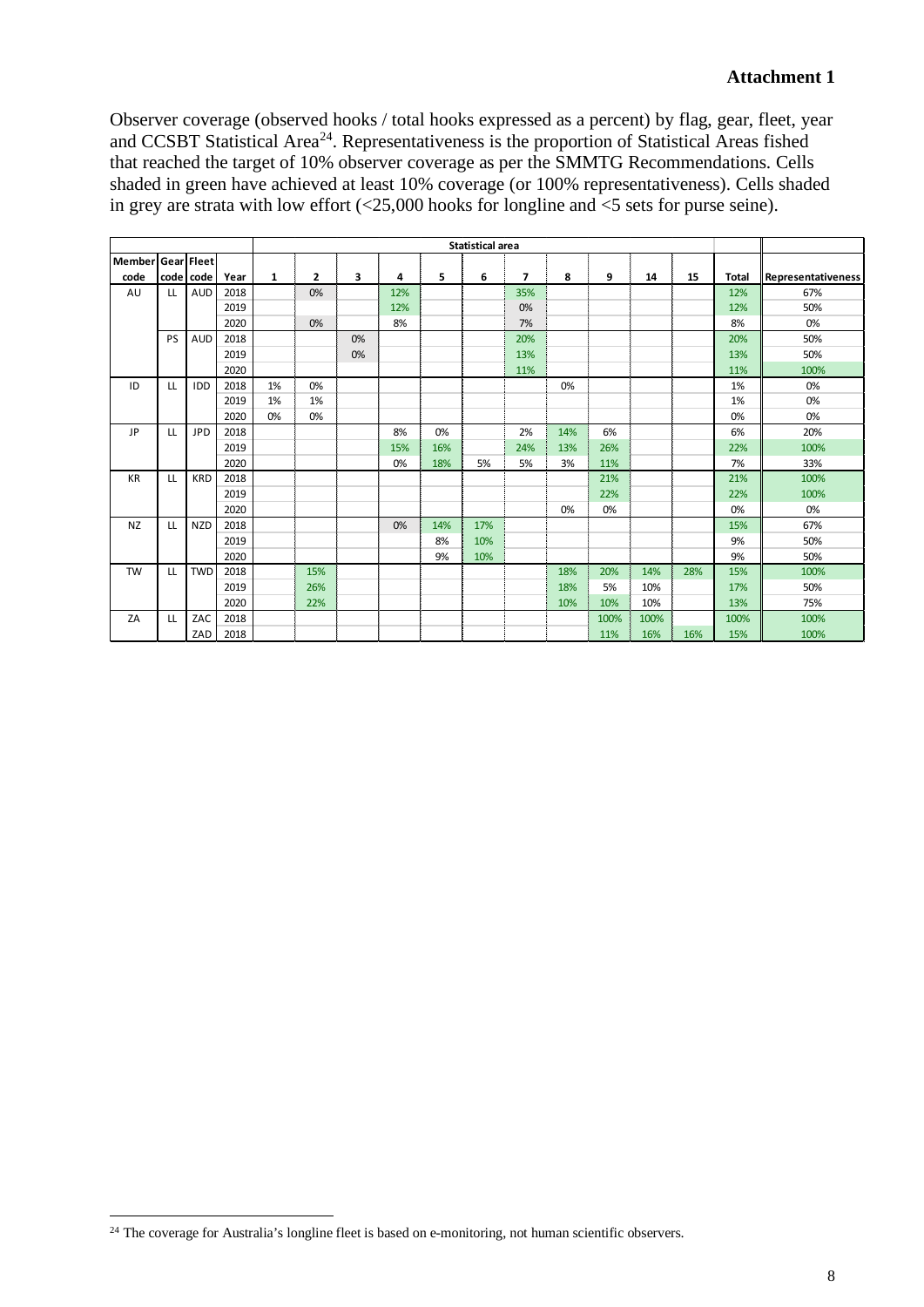Table 1: Proportion of observed effort in Members' long line fleets that used specific mitigation measures in Statistical Areas 3-10[25.](#page-8-0)

| Member    | Fleet      | Year | Tori pole +<br>Night setting<br>only | Tori pole +<br>weighted<br>branchline<br>only | Night setting +<br>weighted<br>branchline<br>only | Tori pole +<br>night setting +<br>weighted branchline | None                     | Single<br>Measure<br>(unspecified) | Night<br>setting<br>only | Tori pole<br>only | Weighted<br>branchline<br>only | Other  |
|-----------|------------|------|--------------------------------------|-----------------------------------------------|---------------------------------------------------|-------------------------------------------------------|--------------------------|------------------------------------|--------------------------|-------------------|--------------------------------|--------|
| AU        | AUD        | 2018 |                                      | 29.9%                                         | ٠                                                 | 70.1%                                                 | ٠                        | ٠                                  | $\overline{\phantom{a}}$ | $\sim$            | $\overline{\phantom{a}}$       |        |
|           |            | 2019 |                                      | 44.0%                                         | $\overline{\phantom{a}}$                          | 56.0%                                                 | ٠                        |                                    | $\overline{\phantom{a}}$ | ٠                 | $\overline{\phantom{a}}$       | $\sim$ |
|           |            | 2020 |                                      | 36.4%                                         | ٠                                                 | 63.6%                                                 | ٠                        |                                    | $\overline{\phantom{a}}$ |                   | $\sim$                         | $\sim$ |
| JP        | <b>JPD</b> | 2018 | 21.3%                                |                                               | н.                                                | -                                                     | $\overline{\phantom{a}}$ | 78.7%                              |                          |                   | $\overline{\phantom{a}}$       | $\sim$ |
|           |            | 2019 | 12.7%                                | 10.2%                                         | 0.3%                                              | 3.0%                                                  | $\sim$                   | $\overline{\phantom{a}}$           | 1.0%                     | 66.7%             | 0.9%                           | 2.9%   |
|           |            | 2020 | 34.9%                                | 8.2%                                          | 0.0%                                              | 6.5%                                                  | $\overline{\phantom{a}}$ | $\overline{\phantom{a}}$           | 0.7%                     | 44.4%             | $\sim$                         | 5.2%   |
| <b>KR</b> | <b>KRD</b> | 2018 |                                      | 100.0%                                        | $\overline{\phantom{a}}$                          | ٠                                                     | ٠                        |                                    |                          |                   | $\overline{\phantom{a}}$       | $\sim$ |
|           |            | 2019 |                                      | 100.0%                                        |                                                   |                                                       |                          |                                    |                          |                   | $\overline{\phantom{a}}$       | $\sim$ |
|           |            | 2020 | n/a                                  | n/a                                           | n/a                                               | n/a                                                   | n/a                      | n/a                                | n/a                      | n/a               | n/a                            | n/a    |
| <b>NZ</b> | <b>NZD</b> | 2018 | 67.4%                                | 0.8%                                          | $\overline{\phantom{a}}$                          | 27.5%                                                 | $\overline{\phantom{a}}$ | $\overline{\phantom{a}}$           | 3.0%                     | 1.2%              | $\sim$                         | $\sim$ |
|           |            | 2019 | 31.7%                                | 2.0%                                          | 0.6%                                              | 64.7%                                                 | $\overline{\phantom{a}}$ | $\overline{\phantom{a}}$           | 0.5%                     | 0.5%              | $\overline{\phantom{a}}$       | $\sim$ |
|           |            | 2020 | 45.3%                                | $\overline{\phantom{a}}$                      | 13.1%                                             | 41.6%                                                 | $\overline{\phantom{a}}$ | $\overline{\phantom{a}}$           | ٠                        | ٠                 | $\sim$                         | $\sim$ |
| <b>TW</b> | <b>TWD</b> | 2018 | 83.2%                                | 0.2%                                          | $\overline{\phantom{a}}$                          | 16.5%                                                 | ٠                        | $\overline{\phantom{a}}$           | ٠                        |                   | $\overline{a}$                 | $\sim$ |
|           |            | 2019 | 58.2%                                | 25.6%                                         | 7.6%                                              | ٠                                                     | $\overline{\phantom{a}}$ | $\overline{\phantom{a}}$           | ٠                        | 8.6%              | $\overline{\phantom{a}}$       | $\sim$ |
|           |            | 2020 | 99.1%                                | 0.9%                                          | $\overline{\phantom{a}}$                          | ٠                                                     | $\sim$                   | $\overline{\phantom{a}}$           | ٠                        | ٠                 | $\sim$                         | $\sim$ |
| ZA        | ZAC        | 2018 | ٠                                    | $\overline{\phantom{a}}$                      | $\overline{\phantom{a}}$                          | 100.0%                                                | $\overline{\phantom{a}}$ | $\overline{\phantom{a}}$           | ٠                        | ٠                 | $\overline{\phantom{a}}$       | $\sim$ |
|           | ZAD        | 2018 | ٠                                    | $\overline{\phantom{a}}$                      | $\sim$                                            | 100.0%                                                | $\overline{\phantom{a}}$ | $\overline{\phantom{a}}$           | ٠                        | ٠                 | $\overline{\phantom{a}}$       | $\sim$ |

Table 2: Proportion of observed effort in Members' long line fleets that used specific mitigation measures in Statistical Areas 2 and 14.

| Member    | Fleet      | Year | Tori pole +<br>Night setting<br>only | Tori pole +<br>weighted<br>branchline<br>only | Night setting $+$<br>weighted<br>branchline<br>only | Tori pole +<br>night setting +<br>weighted branchline | None                     | Single<br>Measure<br>(unspecified) | Night<br>setting<br>only | Tori pole<br>only | Weighted<br>branchline<br>only | Other |
|-----------|------------|------|--------------------------------------|-----------------------------------------------|-----------------------------------------------------|-------------------------------------------------------|--------------------------|------------------------------------|--------------------------|-------------------|--------------------------------|-------|
| <b>TW</b> | <b>TWD</b> | 2018 | 87.4%                                | 1.9%                                          | 0.3%                                                | 9.8%                                                  | 0.1%                     |                                    | 0.5%                     | 0.1%              |                                |       |
| TW        | <b>TWD</b> | 2019 | 64.6%                                | 22.7%                                         | 2.7%                                                | 3.7%                                                  |                          |                                    |                          | 6.3%              |                                |       |
| <b>TW</b> | <b>TWD</b> | 2020 | 75.7%                                | 11.6%                                         |                                                     | 6.6%                                                  | $\overline{\phantom{a}}$ |                                    | $\sim$                   | 6.1%              |                                |       |
| ZA        | ZAC        | 2018 |                                      |                                               |                                                     | 100.0%                                                |                          |                                    |                          |                   |                                |       |
| ZA        | ZAD        | 2018 |                                      |                                               |                                                     | 100.0%                                                |                          |                                    |                          |                   |                                |       |

Table 3: Proportion of observed effort in Members' long line fleets that used specific mitigation measures in Statistical Area 15.

| Member    | Fleet | Year | Tori pole +<br>Night setting<br>only | Tori pole +<br>weighted<br>branchline<br>only | Night setting +<br>weighted<br>branchline<br>only | Tori pole +<br>night setting +<br>weighted branchline | None | Single<br>Measure<br>(unspecified) | Night<br>setting<br>only | Tori pole<br>only | Weighted<br>branchline<br>only | Other |
|-----------|-------|------|--------------------------------------|-----------------------------------------------|---------------------------------------------------|-------------------------------------------------------|------|------------------------------------|--------------------------|-------------------|--------------------------------|-------|
| <b>TW</b> | TWD   | 2018 | 100.0%                               |                                               |                                                   |                                                       |      |                                    |                          |                   |                                |       |
| ZA        | ZAD   | 2018 |                                      |                                               |                                                   | 100.0%                                                |      |                                    |                          |                   |                                |       |

<span id="page-8-0"></span><sup>&</sup>lt;sup>25</sup> For 2017 and 2018 data, the ERS Data Exchange template did not include specific single mitigation measures. So, for these year, single mitigation measures were recorded as "unspecified". For the 2019 data onwards (and any revised earlier data), the template required specification of those single mitigation measures. Therefore, some years in this table have single mitigation measures shown as unspecified and other years have the actual mitigation measures listed.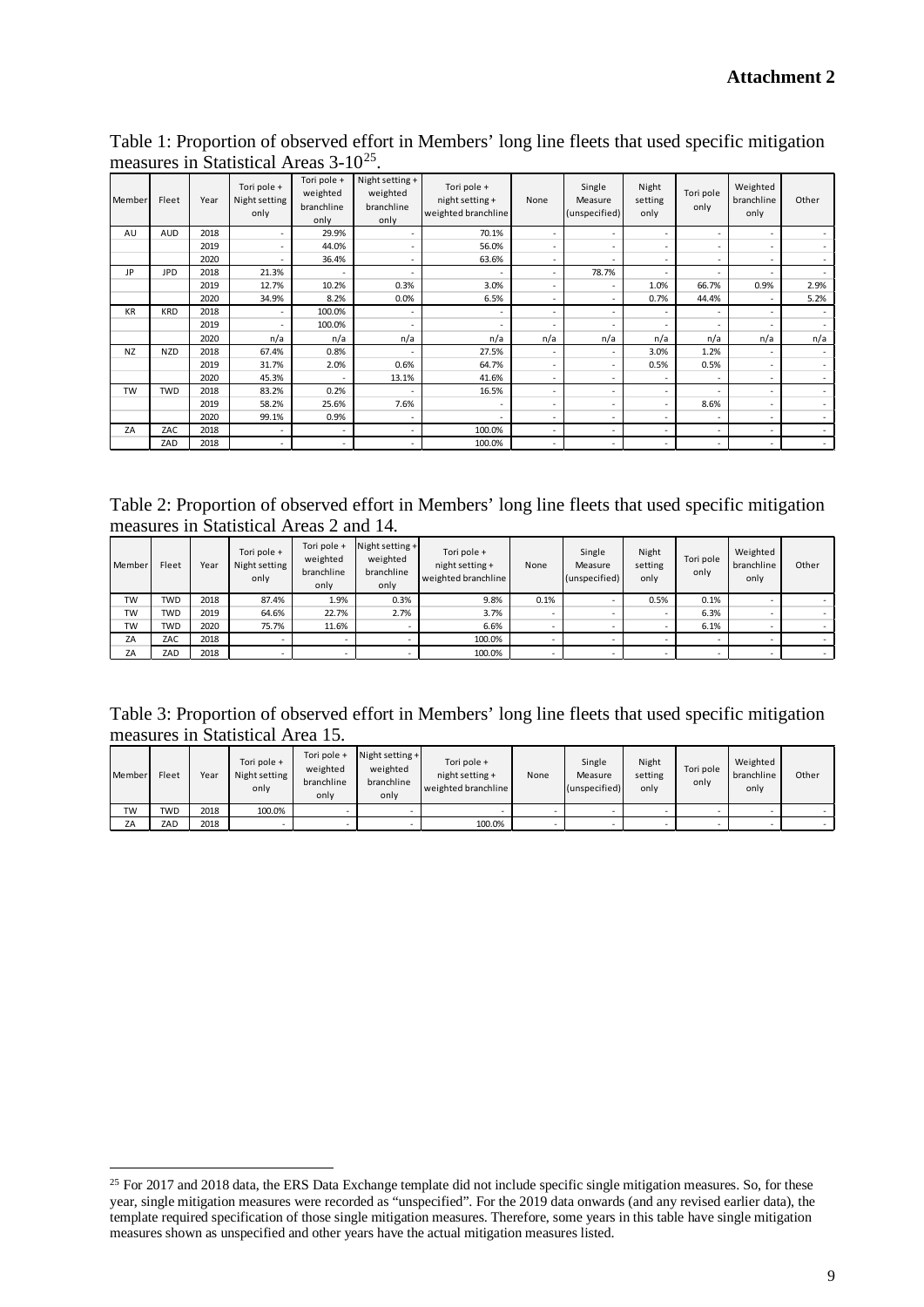Information provided by Members on methods used to monitor compliance with bycatch mitigation measures, including the level of coverage and the type of information collected.

|                     | Methods being used to monitor<br>compliance with bycatch mitigation<br>measures, including coverage level                                                                                                                                                                                                                                                                                                                                                                                                                                                                                                                           | Type of information collected                                                                                                                                                                                                                                                                                   |
|---------------------|-------------------------------------------------------------------------------------------------------------------------------------------------------------------------------------------------------------------------------------------------------------------------------------------------------------------------------------------------------------------------------------------------------------------------------------------------------------------------------------------------------------------------------------------------------------------------------------------------------------------------------------|-----------------------------------------------------------------------------------------------------------------------------------------------------------------------------------------------------------------------------------------------------------------------------------------------------------------|
| Australia           | Australia uses a number of methods to monitor<br>compliance, including compliance with bycatch<br>mitigation measures. These methods include<br>electronic monitoring, observer reports, vessel<br>monitoring system, aerial surveillance, at sea<br>inspections and port inspections.<br>Australian fisheries officers conduct inspections of<br>landings at key SBT ports, as well as at sea<br>boardings and inspections of boats taking SBT in<br>the longline and farm sectors. In 2018/19<br>Australian fisheries officers conducted 19<br>inspections of SBT/ETBF boats, 9 inspections at<br>sea and 10 inspections in port. | The information collected on mitigation measures<br>includes:<br>whether bycatch mitigation, such as tori lines,<br>is being carried on board the vessel;<br>whether bycatch mitigation has been deployed<br>appropriately; and<br>whether the bycatch mitigation complies with<br>$\bullet$<br>specifications. |
| EU                  | No information (not applicable).                                                                                                                                                                                                                                                                                                                                                                                                                                                                                                                                                                                                    | No information (not applicable)                                                                                                                                                                                                                                                                                 |
| Indonesia           | Inspection by surveillance officer, report from<br>observer on board, port sampling program.                                                                                                                                                                                                                                                                                                                                                                                                                                                                                                                                        | Catch composition including by-catch and ERS.                                                                                                                                                                                                                                                                   |
| Japan               | Inspection of Japanese fishing vessels registered<br>with the CCSBT through vessel radio<br>communication and visual confirmation relevant to<br>bycatch mitigation measures had been conducted<br>by monitoring and control vessel (MCV). During<br>the 2019/2020 fishing season, no inspection of<br>Japanese fishing vessels registered with the CCSBT<br>was conducted, because MCV was not dispatched<br>to the Southern hemisphere for more urgent<br>monitoring and inspection needs within Japan's<br>EEZ.                                                                                                                  | Fishers have been mandated to write down seabird<br>bycatch mitigation measures applied to their<br>operations in the logbook since 2014.                                                                                                                                                                       |
| $\mathbf{a}$<br>Κoι | Bycatch mitigation measures used are observed and<br>monitored through the scientific observer program<br>and the electronic reporting system.                                                                                                                                                                                                                                                                                                                                                                                                                                                                                      | The information includes sea bird mitigation<br>measures used for reducing its bycatch and data on<br>ERS interaction.                                                                                                                                                                                          |
| New Zealand         | Compliance with these measures is monitored<br>through at-sea and in-port inspections by Fisheries<br>Officers, aerial surveillance from military aircraft,<br>and the placement of observers on board vessels.<br>Observer reports indicating problems with use of<br>mitigation equipment are prioritised for follow-up<br>with vessel operators. These are then followed up<br>by Fishery Officers.<br>During the 2019 calendar year, inspections found<br>no incidents where breaches of seabird mitigation<br>regulations may have occurred across the New<br>Zealand surface longline fleet.                                  | Fisheries Officers collect information about tori<br>line, line-weighting and hook shielding devices that<br>are present on vessels.<br>Observer reports provide information about<br>mitigation gear usage, gear descriptions, and fisher<br>attitudes toward seabird mitigation.                              |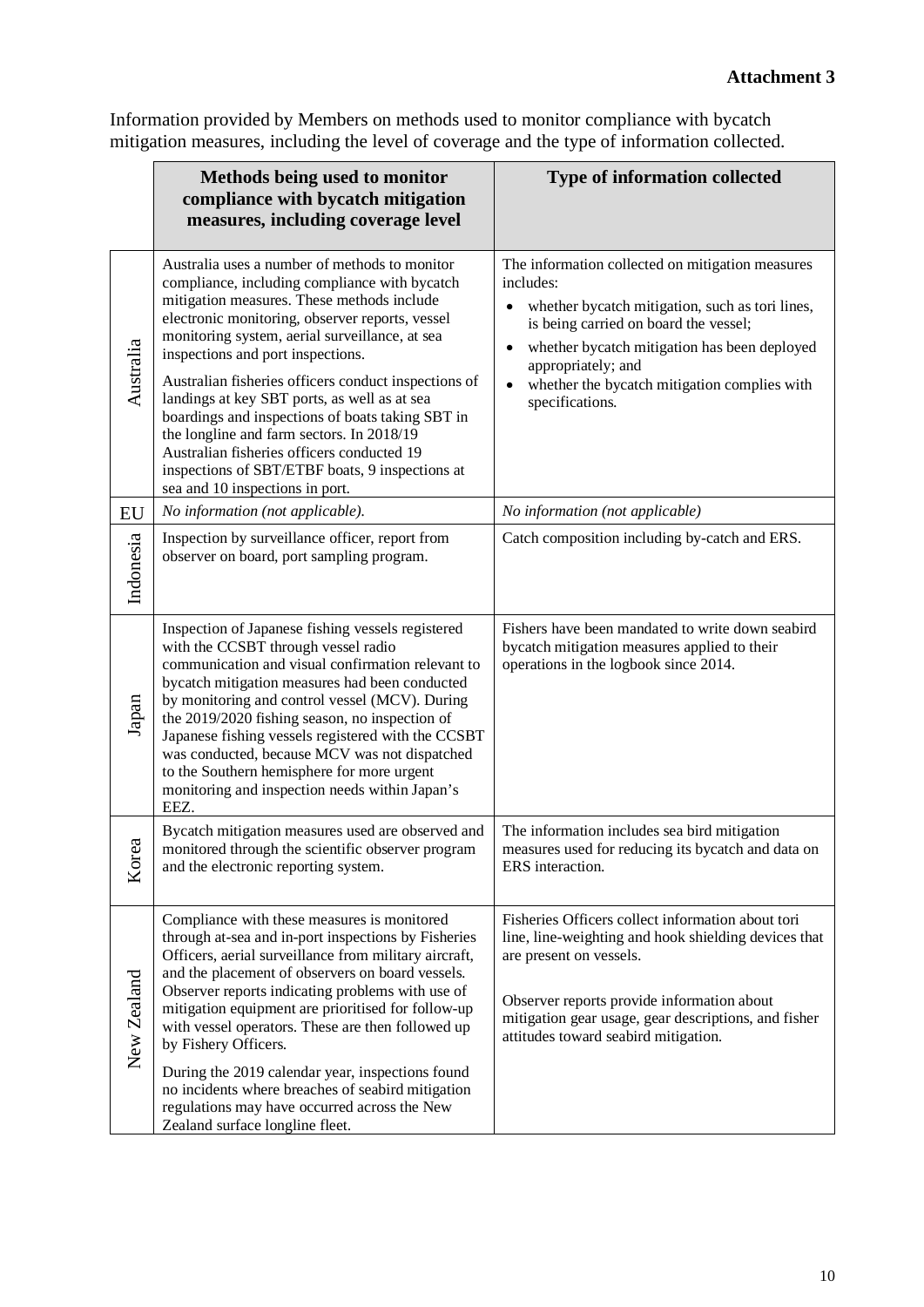|              | Methods being used to monitor<br>compliance with bycatch mitigation<br>measures, including coverage level                                                                                                                                                                                                                                                                                                                                                                                                                                                                                                                                                                        | <b>Type of information collected</b>                                                                                                                                                                                       |
|--------------|----------------------------------------------------------------------------------------------------------------------------------------------------------------------------------------------------------------------------------------------------------------------------------------------------------------------------------------------------------------------------------------------------------------------------------------------------------------------------------------------------------------------------------------------------------------------------------------------------------------------------------------------------------------------------------|----------------------------------------------------------------------------------------------------------------------------------------------------------------------------------------------------------------------------|
| South Africa | All Large Pelagic Longline vessels are subjected to<br>port inspection in line with Port State Measures and<br>as per attached Annexure 5 of the Large Pelagic<br>Longline permit conditions. This port inspection is<br>carried out by the Fishery Compliance Officers in<br>conjunction with the Observers. This includes the<br>Tori line measurements, checking the availability<br>of the de-hooking devices as well as line cutters. In<br>addition, Patrol vessels are from time to time tasked<br>to randomly board the large pelagic longline<br>vessels for the inspection of the above.                                                                               | Through section B and C of the attached Annexure<br>5 of the Large Pelagic Longline permit conditions,<br>an Observer is required to confirm the deployment<br>of Tori line every day as well as weighted lines.           |
| Taiwan       | We dispatch observer to monitor compliance with<br>bycatch mitigation measures. The observer<br>coverage rate is about 16% (efforts) by vessel in<br>2018/2019 fishing season. Besides, all SBT<br>authorized vessels operating at south of 25°S shall<br>report the usage of bycatch mitigation measures by<br>fishers by logbook and e-logbook since 2017/18<br>fishing season. For alternative way, fishers shall<br>report their seabirds-mitigation measure every<br>week through Taiwan Tuna Association (TTA).<br>Any conditions for not compliance identified<br>during review by the FA officials shall trigger<br>further investigations and enforcement of sanctions. | Fishers shall report the measures adopted by its<br>vessels to the FA every day by E-logbook. Besides,<br>observers shall record the mitigation measures<br>adopted by the vessel on the observer's logbook<br>since 2014. |